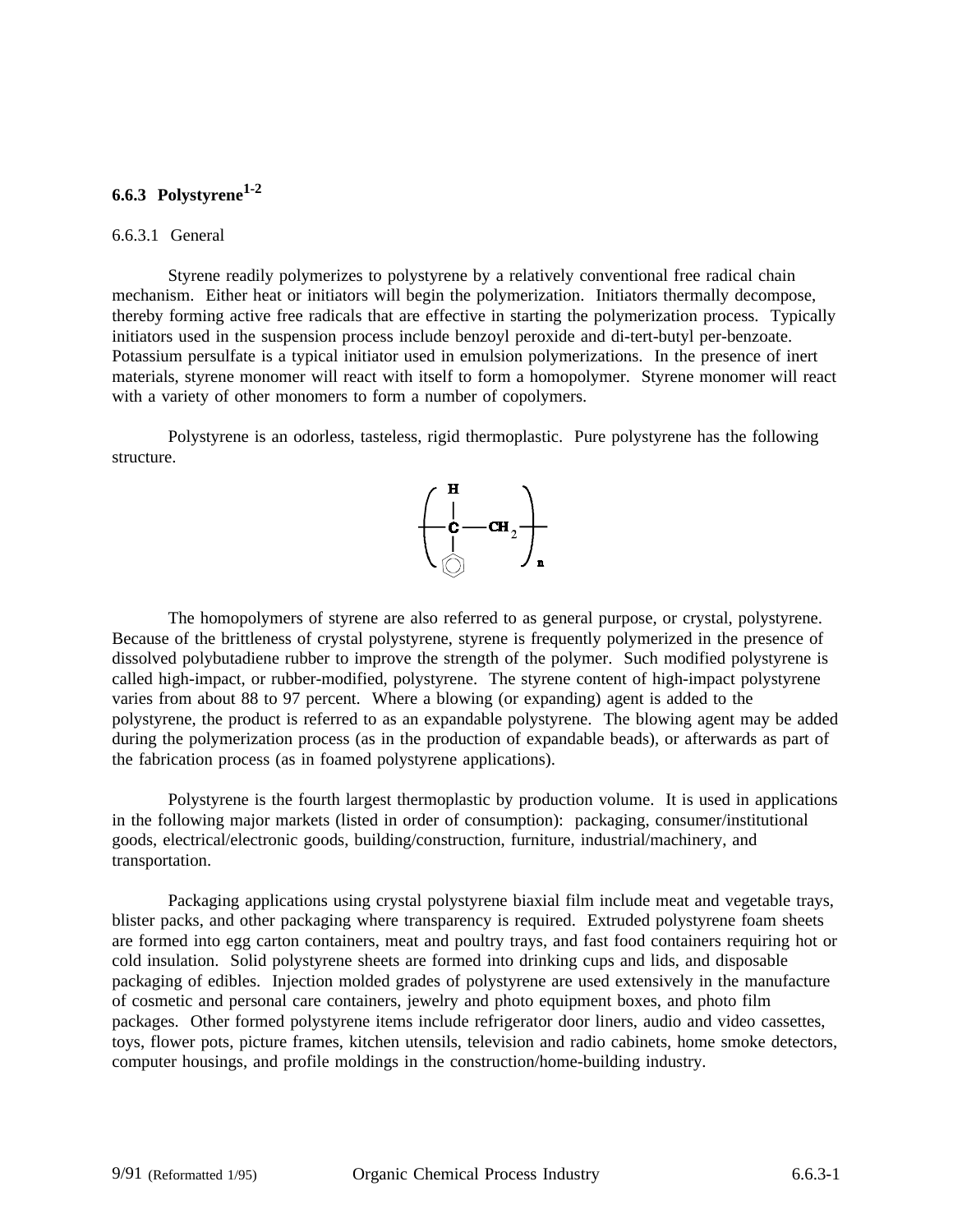### 6.6.3.2 General Purpose And High Impact Polystyrene<sup>1-2</sup>

Homopolymers and copolymers can be produced by bulk (or mass), solution (a modified bulk), suspension, or emulsion polymerization techniques. In solution (or modified bulk) polymerization, the reaction takes place as the monomer is dissolved in a small amount of solvent, such as ethylbenzene. Suspension polymerization takes place with the monomer suspended in a water phase. The bulk and solution polymerization processes are homogenous (taking place in one phase), whereas the suspension and emulsion polymerization processes are heterogeneous (taking place in more than one phase). The bulk (mass) process is the most widely used process for polystyrene today. The suspension process is also common, especially in the production of expandable beads. Use of the emulsion process for producing styrene homopolymer has decreased significantly since the mid-1940s.

## 6.6.3.2.1 Process Descriptions<sup>1-3</sup> -

#### Batch Process -

Various grades of polystyrene can be produced by a variety of batch processes. Batch processes generally have a high conversion efficiency, leaving only small amounts of unreacted styrene to be emitted should the reactor be purged or opened between batches. A typical plant will have multiple process trains, each usually capable of producing a variety of grades of polystyrene.

Figure 6.6.3-1 is a schematic representation of the polystyrene batch bulk polymerization process, and the following numbered steps refer to that figure. Pure styrene monomer (and comonomer, if a copolymer product is desired) is pumped from storage (1) to the feed dissolver (2). For the production of impact-grade polystyrene, chopped polybutadiene rubber is added to the feed dissolver, where it is dissolved in the hot styrene. The mixture is agitated for 4 to 8 hours to complete rubber dissolution. From the feed dissolver, the mixture usually is fed to an agitated tank (3), often a prepolymerization reactor, for mixing the reactants. Small amounts of mineral oil (as a lubricant and plasticizer), the dimer of alpha-methylstyrene (as a polymerization regulator), and an antioxidant are added. The blended or partially polymerized feed is then pumped into a batch reactor (4). During the reactor filling process, some styrene vaporizes and is vented through an overflow vent drum (5). When the reactor is charged, the vent and reactor are closed. The mixture in the reactor is heated to the reaction temperature to initiate (or continue) the polymerization. The reaction may also be begun by introducing a free radical initiator into the feed dissolver (2) along with other reactants. After polymerization is complete, the polymer melt (molten product) containing some unreacted styrene monomer, ethylbenzene (an impurity from the styrene feed), and low molecular weight polymers (dimers, trimers, and other oligomers), is pumped to a vacuum devolatilizer (6). Here, the residual styrene monomer, ethylbenzene, and the low molecular weight polymers are removed, condensed (7), passed through a devolatilizer condensate tank (9), and then sent to the byproduct recovery unit. Overhead vapors from the condenser are usually exhausted through a vacuum system (8). Molten polystyrene from the bottom of the devolatilizer, which may be heated to 250 to 280°C (482 to 536°F), is extruded (10) through a stranding die plate (a plate with numerous holes to form strands), and then immersed in a cold water bath. The cooled strands are pelletized (10) and sent to product storage  $(11)$ .

#### Continuous Process -

As with the batch process, various continuous steps are used to make a variety of grades of polystyrene or copolymers of styrene. In continuous processes, the chemical reaction does not approach completion as efficiently as in batch processes. As a result, a lower percentage of styrene is converted to polystyrene, and larger amounts of unreacted styrene may be emitted from continuous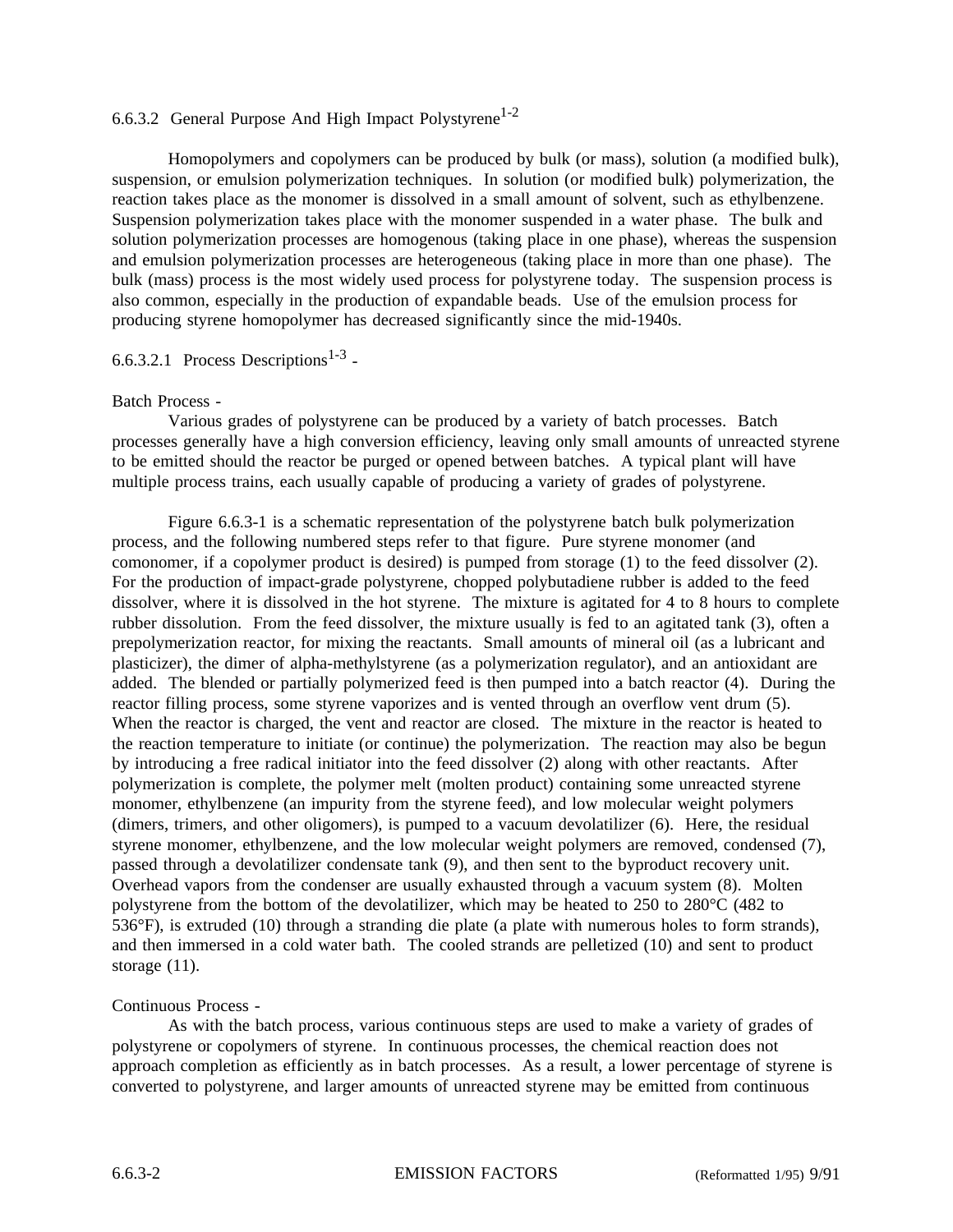

Figure 6.6.3-1. Simplified flow diagram of <sup>a</sup> batch polystyrene process.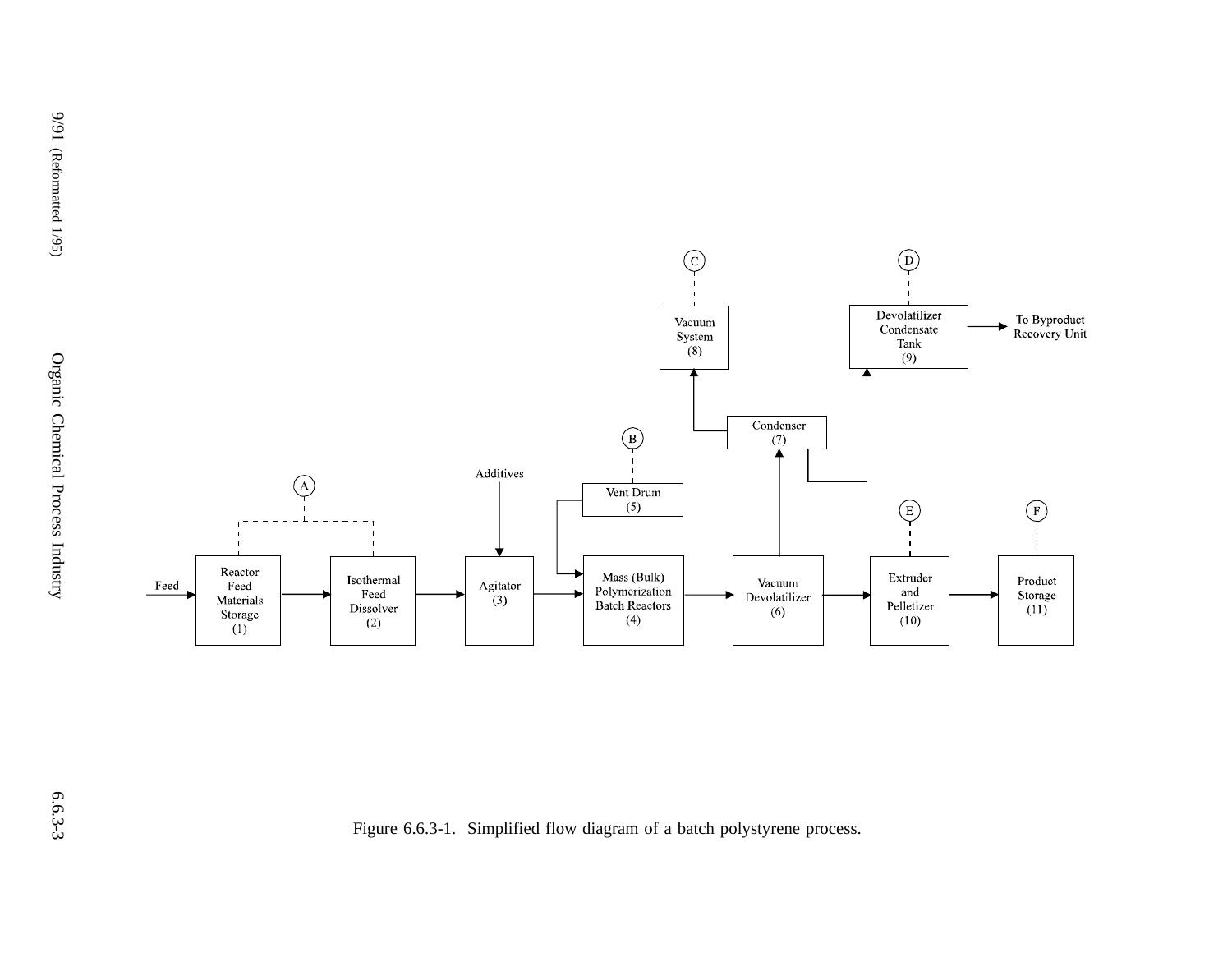process sources. A typical plant may contain more than one process line, producing either the same or different grades of polymer or copolymer.

A typical bulk (mass) continuous process is represented in Figure 6.6.3-2. Styrene, polybutadiene (if an impact-grade product is desired), mineral oil (lubricant and plasticizer), and small amounts of recycled polystyrene, antioxidants, and other additives are charged from storage (1) into the feed dissolver mixer (2) in proportions that vary according to the grade of resin to be produced. Blended feed is pumped continuously to the reactor system (3) where it is thermally polymerized to polystyrene. A process line usually employs more than one reactor in series. Some polymerization occurs in the initial reactor, often referred to as the prepolymerizer. Polymerization to successively higher levels occurs in subsequent reactors in the series, either stirred autoclaves or tower reactors. The polymer melt, which contains unreacted styrene monomer, ethylbenzene (an impurity from the styrene feed), and low molecular weight polymers, is pumped to a vacuum devolatilizer (4). Here, most of the monomer, ethylbenzene, and low molecular weight polymers are removed, condensed (5), and sent to the styrene recovery unit (8 and 9). Noncondensables (overhead vapors) from the condenser typically are exhausted through a vacuum pump (10). Molten polystyrene from the bottom of the devolatilizer is pumped by an extruder (6) through a stranding die plate into a cold water bath. The solidified strands are then pelletized (6) and sent to storage (7).

In the styrene recovery unit, the crude styrene monomer recovered from the condenser (5) is purified in a distillation column (8). The styrene overhead from the tower is condensed (9) and returned to the feed dissolver mixer. Noncondensables are vented through a vacuum system (11). Column bottoms containing low molecular weight polymers are used sometimes as a fuel supplement.

6.6.3.2.2 Emissions And Controls<sup>3-9</sup> -

As seen in Figure 6.6.3-1, six emission streams have been identified for batch processes: (1) the monomer storage and feed dissolver vent (Stream A); (2) the reactor vent drum vent (Stream B); (3) the devolatilizer condenser vent (Stream C); (4) the devolatilizer condensate tank (Stream D); (5) the extruder quench vent (Stream E); and (6) product storage emissions (Stream F). Table 6.6.3-1 summarizes the emission factors for these streams.

Table 6.6.3-1 (Metric Units). EMISSION FACTORS FOR BATCH PROCESS POLYSTYRENE<sup>a</sup>

| <b>Stream</b><br>Identification | <b>Emission Stream</b>                   | Nonmethane VOC     | References |
|---------------------------------|------------------------------------------|--------------------|------------|
| A                               | Monomer storage and feed dissolver tanks | 0.09 <sup>b</sup>  | 3          |
| B                               | Reactor vent drum vent                   | $0.12 - 1.35^c$    | $3 - 4$    |
| C                               | Devolatilizer condenser vent             | $0.25 - 0.75^c$    | $3 - 4$    |
| D                               | Devolatilizer condensate tank            | 0.002 <sup>b</sup> | 3          |
| E                               | Extruder quench vent                     | $0.15 - 0.3^c$     | $3 - 4$    |
| F                               | Product storage                          | negligible         | 3          |
| <b>Total Plant</b>              |                                          | $0.6 - 2.5$        |            |

#### EMISSION FACTOR RATING: C

a Stream identification refers to Figure 6.6.3-1. Units are grams VOC per kilogram of product.<br>
b Based on fixed roof design.<br>
c Reference 4. The higher factors are more likely during the manufacture of lower molecular we products. Factor for any given process train will change with product grade.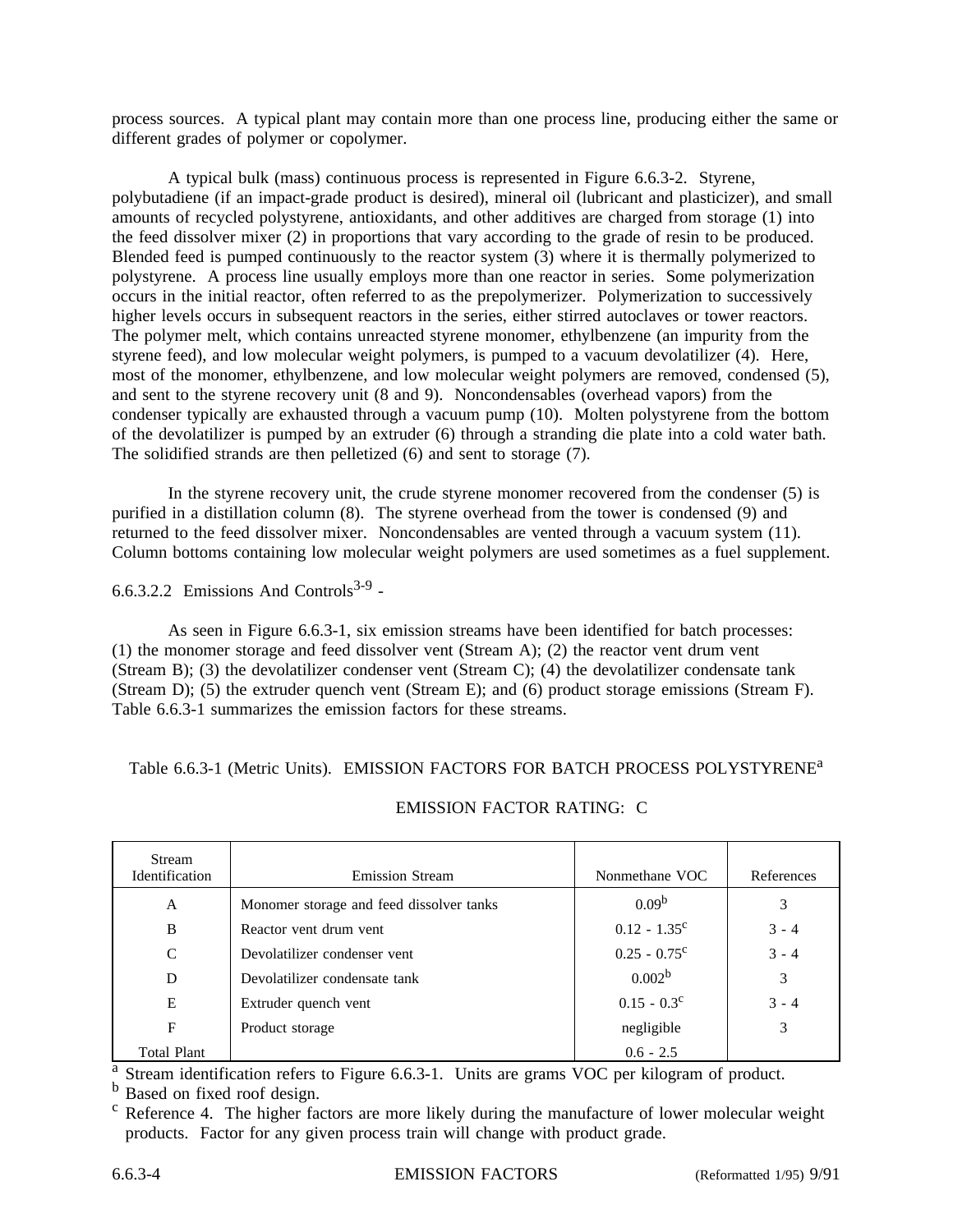

Figure 6.6.3-2. Simplified flow diagram of <sup>a</sup> continuous polystyrene process.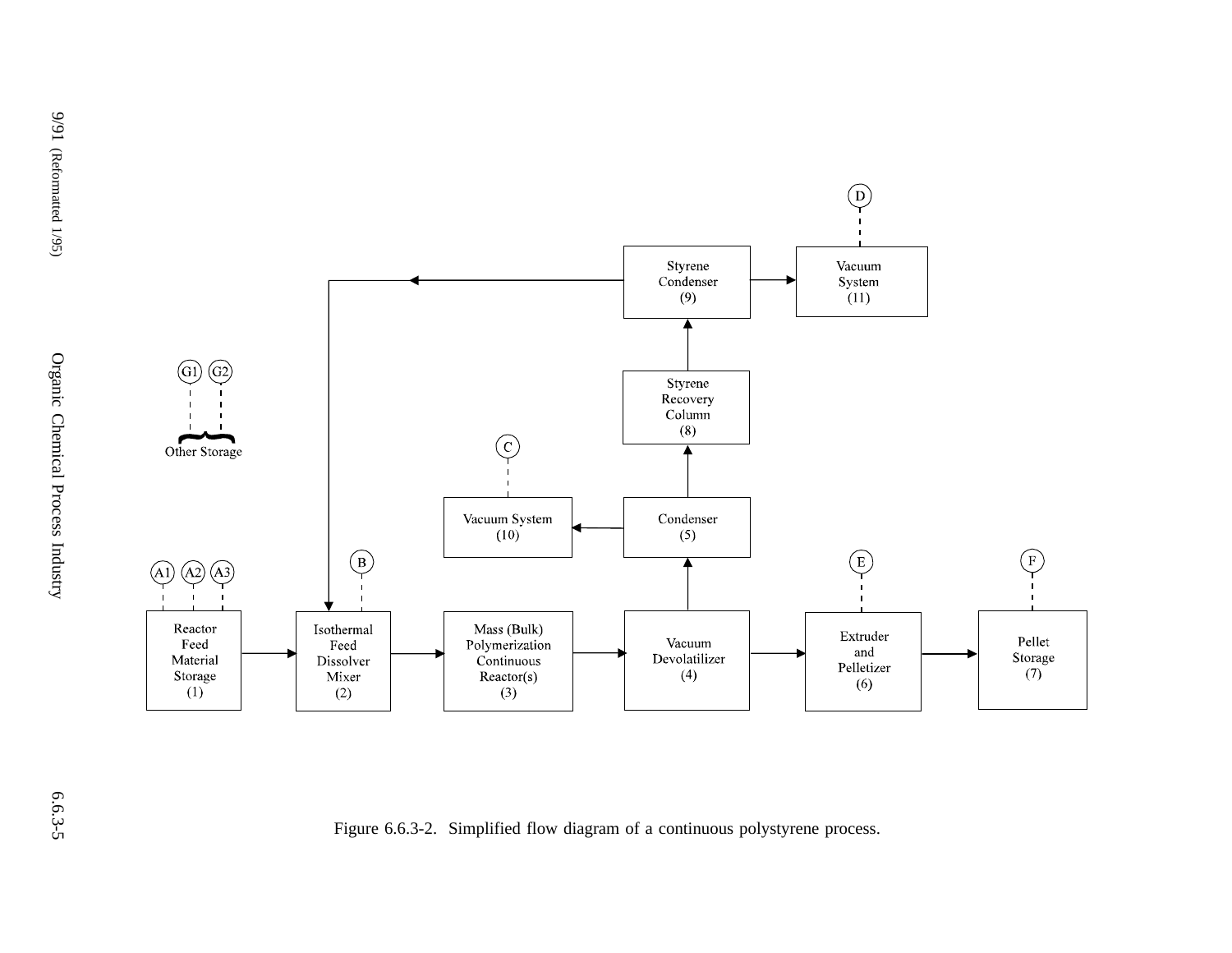The major vent is the devolatilizer condenser vent (Stream C). This continuous offgas vent emits 0.25 to 0.75 grams of VOC per kilogram (gVOC/kg) of product depending on the molecular weight of the polystyrene product being produced. The higher emission factor is more likely during the manufacture of lower molecular weight products. The emissions are unreacted styrene, which is flashed from the product polymer in the vacuum devolatilizer, and it is extremely diluted in air through leakage. The stream is exhausted through a vacuum system and then through an oil demister to the atmosphere. The oil demister is used primarily to separate out organic mist.

The second largest vent stream is likely to be the reactor vent drum vent, with an emission rate ranging from 0.12 to 1.35 gVOC/kg of product, this range also being associated with the molecular weight of the polystyrene product being produced. The higher emission factor is more likely during the manufacture of lower molecular weight products. These emissions, which are the only intermittent emissions from the process, occur only during reactor filling periods and they are vented to the atmosphere. The rate of 0.12 gVOC/kg of product is based on a facility having two batch reactors that are operated alternately on 24-hour cycles.

Stream E, the extruder quench vent, is the third largest emission stream, with an emission rate of 0.15 to 0.3 gVOC/kg of product. This stream, composed of styrene in water vapor, is formed when the hot, extruded polystyrene strands from the stranding die plate contact the cold water in the quenching bath. The resulting stream of steam with styrene is usually vented through a forced draft hood located over the water bath and then passed through a mist separator or electrostatic precipitator before venting to the atmosphere.

The other emission streams are relatively small continuous emissions. Streams A and D represent emissions from various types of tanks and dissolver tanks. Emissions from these streams are estimated, based on fixed roof tanks. Emissions from product storage, Stream F, have been reported to be negligible.

There are no VOC control devices typically used at polystyrene plants employing batch processes. The condenser (7) off the vacuum devolatilizer (6) typically is used for process reasons (recovery of unreacted styrene and other reactants). This condenser reduces VOC emissions, and its operating characteristics will affect the quantity of emissions associated with batch processes (Stream C in particular).

Total process uncontrolled emissions are estimated to range from 0.6 to 2.5 gVOC/kg of product. The higher emission rates are associated with the manufacture of lower molecular weight polystyrene. The emission factor for any given process line will change with changes in the grade of the polystyrene being produced.

Emission factors for the continuous polystyrene process are presented in Table 6.6.3-2, and the following numbered steps refer to Figure 6.6.3-2. Emissions from the continuous process are similar to those for the batch process, although the continuous process lacks a reactor vent drum. The emission streams, all of which are continuous, are: (1) various types of storage (Streams A and G); (2) the feed dissolver vent (Stream B); (3) the devolatilizer condenser vent (Stream C); (4) the styrene recovery unit condenser vent (Stream D); (5) the extruder quench vent (Stream E); and (6) product storage emissions (Stream F).

Industry's experience with continuous polystyrene plants indicates a wide range of emission rates from plant to plant depending in part on the type of vacuum system used. Two types are now used in the industry, one relying on steam ejectors and the other on vacuum pumps. Where steam ejectors are used, the overheads from the devolatilizer condenser vent and the styrene recovery unit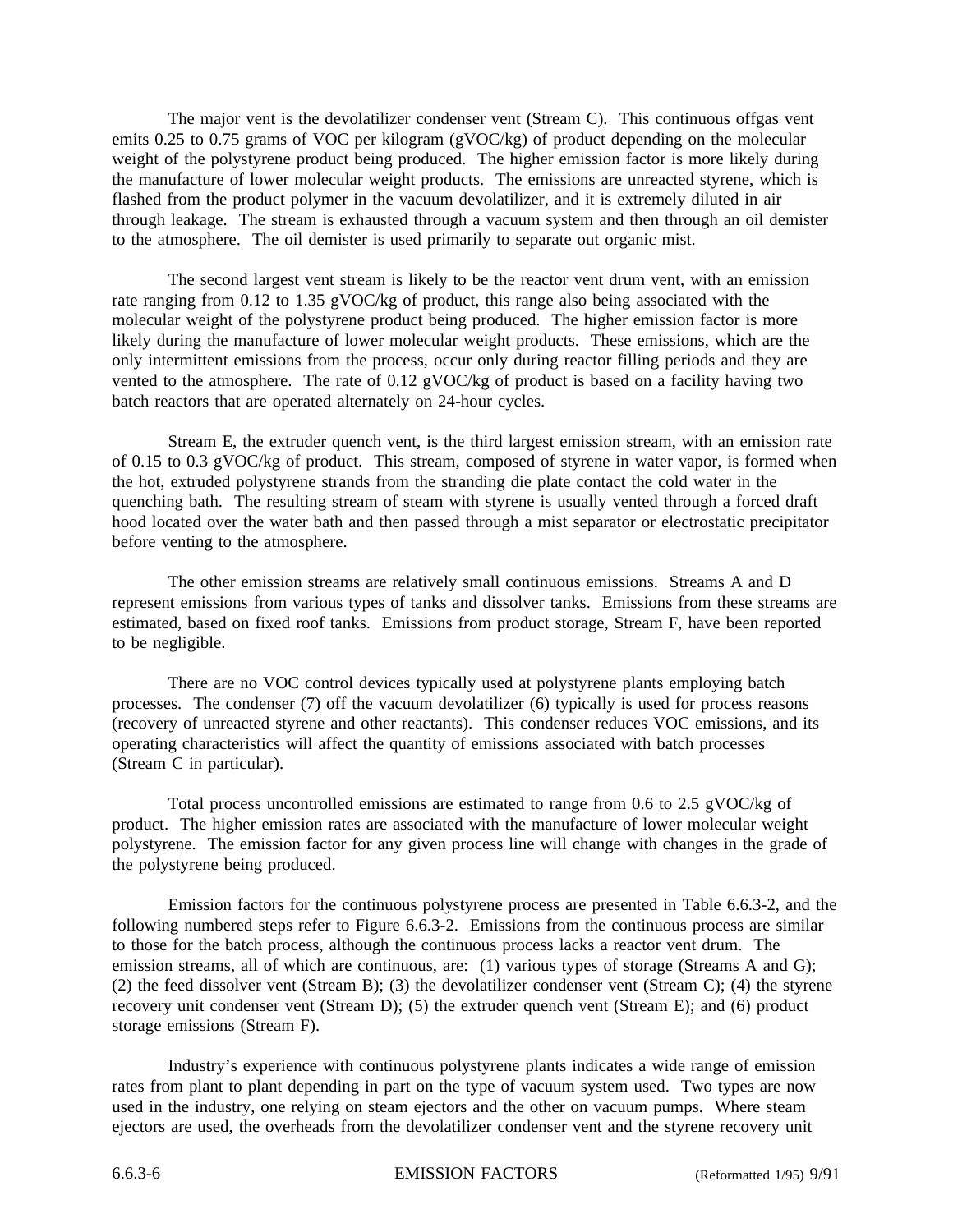#### Table 6.6.3-2 (Metric Units). EMISSION FACTORS FOR CONTINUOUS PROCESS POLYSTYRENE<sup>a</sup>

| <b>Stream</b>      |                                              | Nonmethane VOC                                           |                    |                                         |
|--------------------|----------------------------------------------|----------------------------------------------------------|--------------------|-----------------------------------------|
| Identification     | <b>Emission Stream</b>                       | Uncontrolled                                             | Controlled         | References                              |
| A1                 | Styrene monomer<br>storage                   | 0.08                                                     |                    | 3, 5                                    |
| A2                 | Additives                                    |                                                          |                    |                                         |
|                    | General purpose                              | 0.002                                                    |                    | $\sqrt{5}$                              |
|                    | High impact                                  | 0.001                                                    |                    | $5 - 6$                                 |
| A3                 | Ethylbenzene storage                         | 0.001                                                    |                    | 5                                       |
| $\, {\bf B}$       | <b>Dissolvers</b>                            | 0.008                                                    |                    | 3, 5                                    |
| $\mathcal{C}$      | Devolatilizer<br>condenser vent <sup>b</sup> | $0.05^{\circ}$<br>2.96 <sup>e</sup>                      | 0.04 <sup>d</sup>  | $4 - 5, 7$<br>3                         |
| ${\bf D}$          | Styrene recovery unit<br>condenser vent      | $0.05^{\circ}$<br>$0.13^e$                               |                    | $\begin{array}{c} 4,7 \\ 3 \end{array}$ |
| $C+D$              |                                              | $0.024 - 0.3$ <sup>f</sup>                               | 0.004 <sup>g</sup> | $5 - 6, 8$                              |
| ${\bf E}$          | Extruder quench vent                         | 0.01 <sup>c</sup><br>$0.15^{\text{e},\text{g},\text{h}}$ |                    | $\overline{4}$<br>3                     |
| $\overline{F}$     | Pellet storage                               | negligible                                               |                    | 3                                       |
|                    | Other storage                                |                                                          |                    |                                         |
| G1                 | General purpose                              | 0.008                                                    |                    | 3, 5                                    |
| G2                 | High impact                                  | 0.007                                                    |                    | 3, 5                                    |
| <b>Total Plant</b> |                                              | $0.21^{\circ}$                                           |                    |                                         |
|                    |                                              | 3.34 <sup>e</sup>                                        |                    |                                         |

### EMISSION FACTOR RATING: C

<sup>a</sup> Stream identification refers to Figure 6.6.3-2. Units are grams VOC per kilogram of product.

b Reference 9. Larger plants may route this stream to the styrene recovery section. Smaller plants may find this too expensive.

 $\frac{c}{d}$  For plants using vacuum pumps.<br>d Condenser is used downstream of primary process condensers; includes emissions from dissolvers.<br>Plant uses vacuum pumps.

 $P$ <sup>e</sup> For plants using steam jets.<br><sup>f</sup> Lower value based on facility using refrigerated condensers as well as conventional cooling water exchangers; vacuum pumps in use. Higher value for facility using vacuum pumps.<br><sup>g</sup> Plant uses an organic scrubber to reduce emissions. Nonsoluble organics are burned as fuel.

 $<sup>h</sup>$  This factor may vary significantly depending on overall process. Reference 6 indicates an emission</sup> factor of 0.0012 gVOC/kg product at a plant whose process design is "intended to minimize emissions".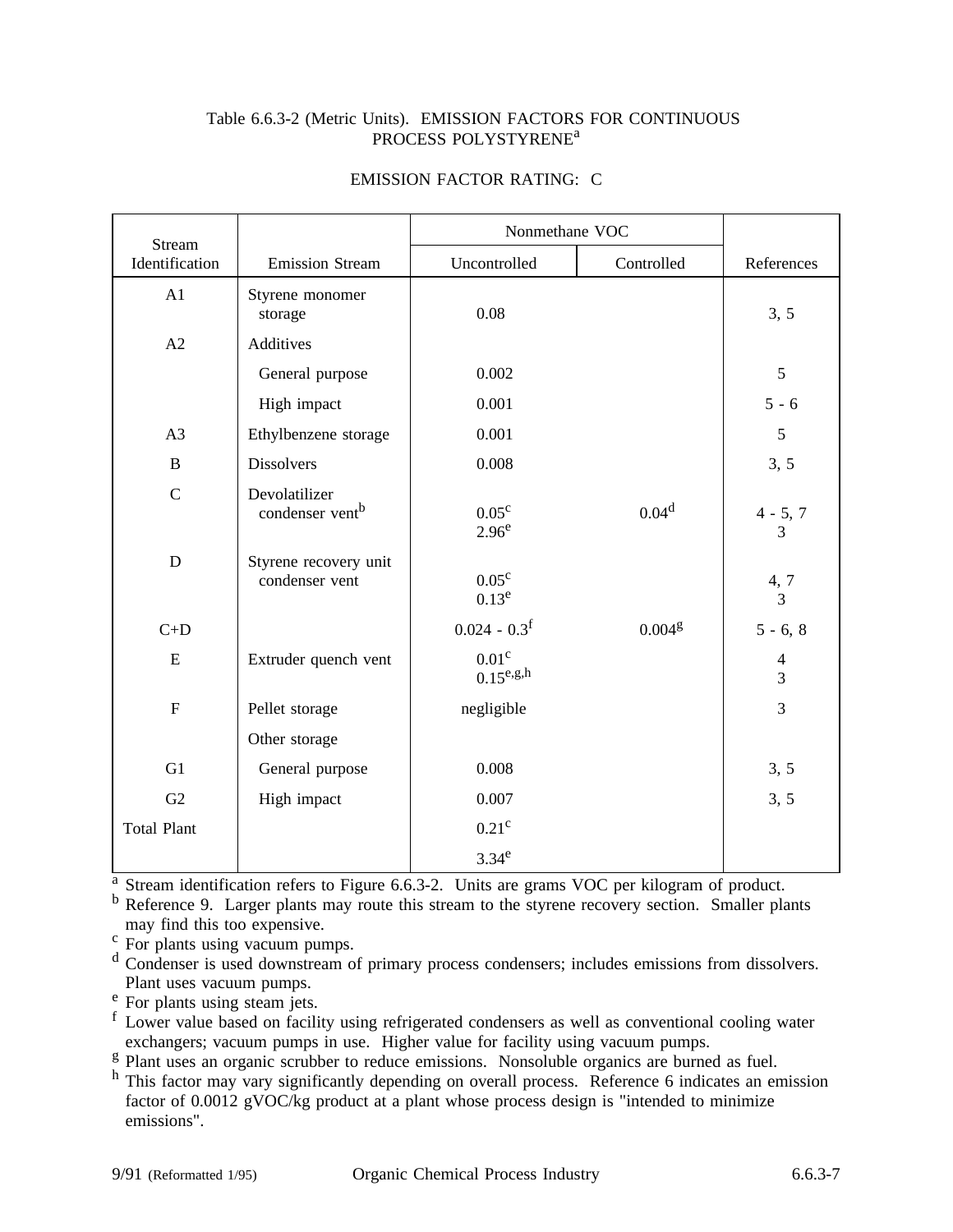condenser vent are composed mainly of steam. Some companies have recently replaced these steam ejectors with mechanical vacuum pumps. Emissions from vacuum pumps usually are lower than from steam ejectors.

It is estimated that the typical total VOC emission rate for plants using steam ejectors is about 3.34 gVOC/kg of product, with the largest emission stream being the devolatilizer condenser vent (2.96 gVOC/kg of product). Emissions from the styrene recovery unit condenser vent and the extruder quench vent are estimated to be 0.13 and 0.15 gVOC/kg of product, respectively, although the latter may vary significantly depending on overall plant design. One plant designed to minimize emissions reported an emission factor of 0.0012 gVOC/kg product for the extruder quench vent.

For plants using vacuum pumps, it is estimated that the total VOC emission rate is about 0.21 gVOC/kg of product. In these plants, emissions from the devolatilizer condenser vent and the styrene recovery unit condenser vent are each estimated to be 0.05 gVOC/kg of product. Styrene monomer and other storage emissions can be the largest emission sources at such plants, approximately 0.1 gVOC/kg of product. Some plants combine emissions from the dissolvers with those from the devolatilizer condenser vent. Other plants may combine the dissolver, devolatilizer condenser vent, and styrene recovery unit condenser vent emissions. One plant uses an organic scrubber to reduce these emissions to 0.004 gVOC/kg of product.

Condensers are a critical, integral part of all continuous polystyrene processes. The amount of unreacted styrene recovered for reuse in the process can vary greatly, as condenser operating parameters vary from one plant to another. Lowering the coolant operating temperature will lower VOC emissions, all other things being equal.

Other than the VOC reduction achieved by the process condensers, most plants do not use VOC control devices. A plant having controls, however, can significantly reduce the level of VOC emissions. One company, for example, uses an organic scrubber to reduce VOC air emissions. Another uses a condenser downstream from the primary process condensers to control VOCs.

# 6.6.3.3 Expandable Polystyrene<sup>1-2,10-11</sup>

The suspension process is a batch polymerization process that may be used to produce crystal, impact, or expandable polystyrene beads. An expandable polystyrene (EPS) bead typically consists of high molecular weight crystal grade polystyrene (to produce the proper structure when the beads are expanded) with 5 to 8 percent being a low-boiling-point aliphatic hydrocarbon blowing agent dissolved in the polymer bead. The blowing agent typically is pentane or isopentane although others, such as esters, alcohols, and aldehydes, can be used. When used to produce an EPS bead, the suspension process can be adapted in one of two ways for the impregnation of the bead with the blowing agent. One method is to add the blowing agent to a reactor after polymerization, and the other is to add the blowing agent to the monomer before polymerization. The former method, called the "post-impregnation" suspension process, is more common than the latter, referred to as the "in-situ" suspension process. Both processes are described below.

EPS beads generally are processed in one of three ways, (1) gravity- or air-fed into closed molds, then heated to expand up to 50 times their original volume; (2) pre-expanded by heating and then molding in a separate processing operation; and (3) extruded into sheets. EPS beads are used to produce a number of foamed polystyrene materials. Extruded foam sheets are formed into egg cartons, meat and poultry trays, and fast food containers. In the building/construction industry, EPS board is used extensively as a low-temperature insulator.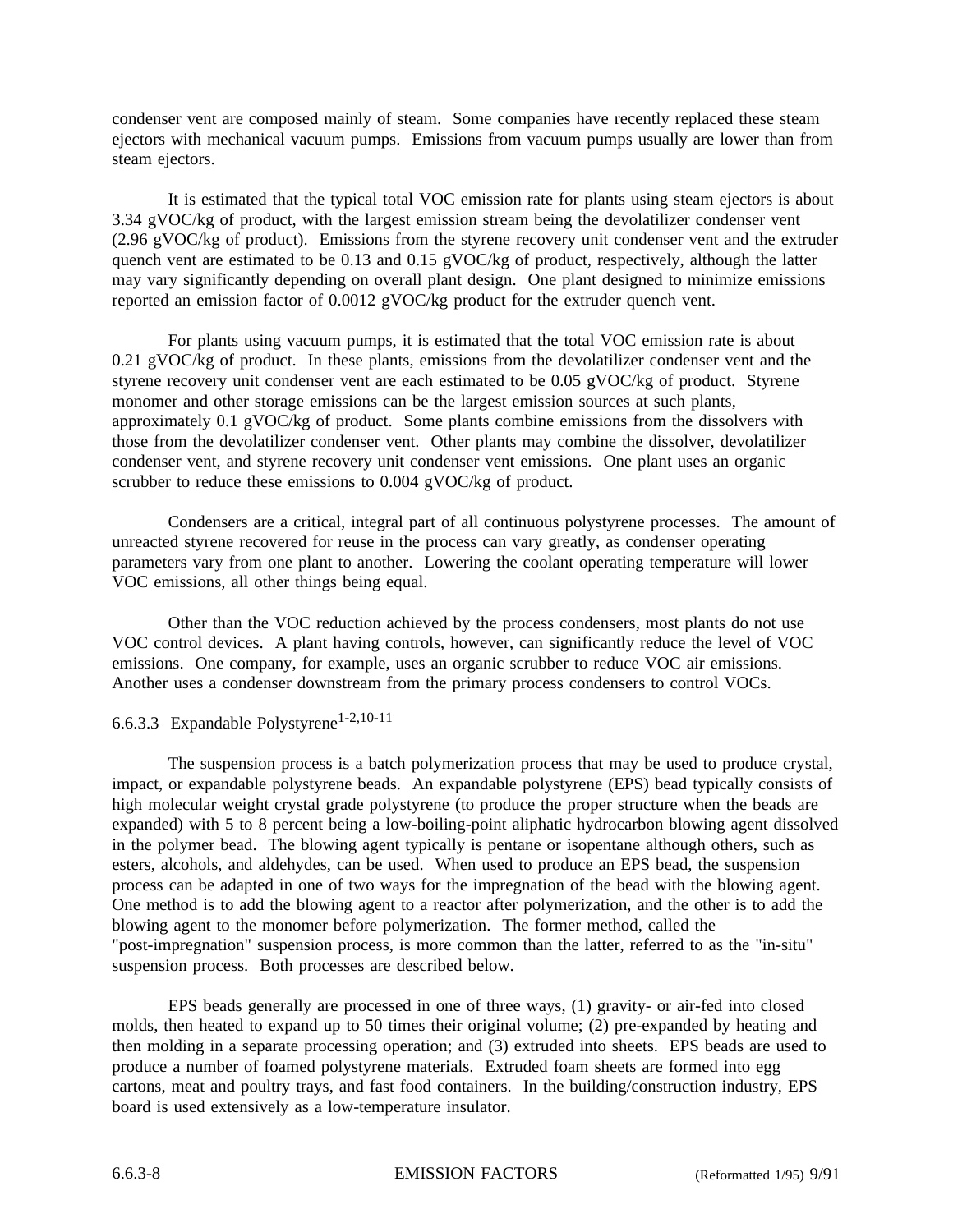## 6.6.3.3.1 Process Description<sup>1,10-12</sup> -

Post-impregnation Suspension Process -

This process is essentially a two-part process using two process lines in series. In the first process line, raw styrene monomer is polymerized and a finished polystyrene bead is produced. The second process line takes the finished bead from the first line, impregnates the bead with a blowing agent, and produces a finished EPS bead. Figure 6.6.3-3 is a schematic representation of this process.

In the first line, styrene monomer, water, initiator, and suspending agents form the basic charge to the suspension reactor (1). The styrene-to-water ratio varies with the type of polystyrene required. A typical ratio is about one-quarter to one-half monomer to water volume. Initiators are commonly used because the reaction temperature is usually too low for adequate thermal initiation of polymerization. Suspending agents are usually protective colloids and insoluble inorganic salts. Protective colloids are added to increase the viscosity of the continuous water phase, and insoluble inorganic salts such as magnesium carbonate  $(MgCO<sub>3</sub>)$  are added to prevent coalescence of the drops upon collision.

In the reactor, the styrene is suspended, through use of mechanical agitation and suspending agents, in the form of droplets throughout the water phase. Droplet size may range from about 0.1 to 1.0 mm. The reactor is heated to start the polymerization, which takes place within the droplets. An inert gas, such as nitrogen, is frequently used as a blanketing agent in order to maintain a positive pressure at all times during the cycle to prevent air leaks. Once polymerization starts, temperature control is typically maintained through a water-cooled jacket around the reactor and is facilitated by the added heat capacity of the water in the reactor. The size of the product bead depends on both the strength of agitation and the nature of the monomer and suspending system. Between 20 and 70 percent conversion, agitation becomes extremely critical. If agitation weakens or stops between these limits, excessive agglomeration of the polymer particles may occur, followed by a runaway reaction. Polymerization typically occurs within several hours, the actual time varying largely with the temperature and with the amount and type of initiator(s) used. Residual styrene concentrations at the end of a run are frequently as low as 0.1 percent.

Once the reaction has been completed (essentially 100 percent conversion), the polystyrene-water slurry is normally pumped from the reactor to a hold tank (2), which has an agitator to maintain dispersion of the polymer particles. Hold tanks have at least three functions: (1) the polymer-water slurry is cooled to below the heat distortion temperature of the polymer (generally 50 to 60 $^{\circ}$ C [122 to 140 $^{\circ}$ F]); (2) chemicals are added to promote solubilization of the suspension agents; and (3) the tank serves as a storage tank until the slurry can be centrifuged. From the hold tanks, the polymer-water slurry is fed to a centrifuge (3) where the water and solids are separated. The solids are then washed with water, and the wash water is separated from the solids and is discarded. The polymer product beads, which may retain between 1 and 5 percent water, are sent to dryers (4). From the dryers, they may be sent to a classifier (5) to separate the beads according to size, and then to storage bins or tanks (6). Product beads do not always meet criteria for further processing into expandable beads, and "off-spec" beads may be processed and sold as crystal (or possibly impact) polystyrene.

In the second line, the product bead (from the storage bins of the first line), water, blowing agent (7), and any desired additives are added to an impregnation reactor (8). The beads are impregnated with the blowing agent through utilization of temperature and pressure. Upon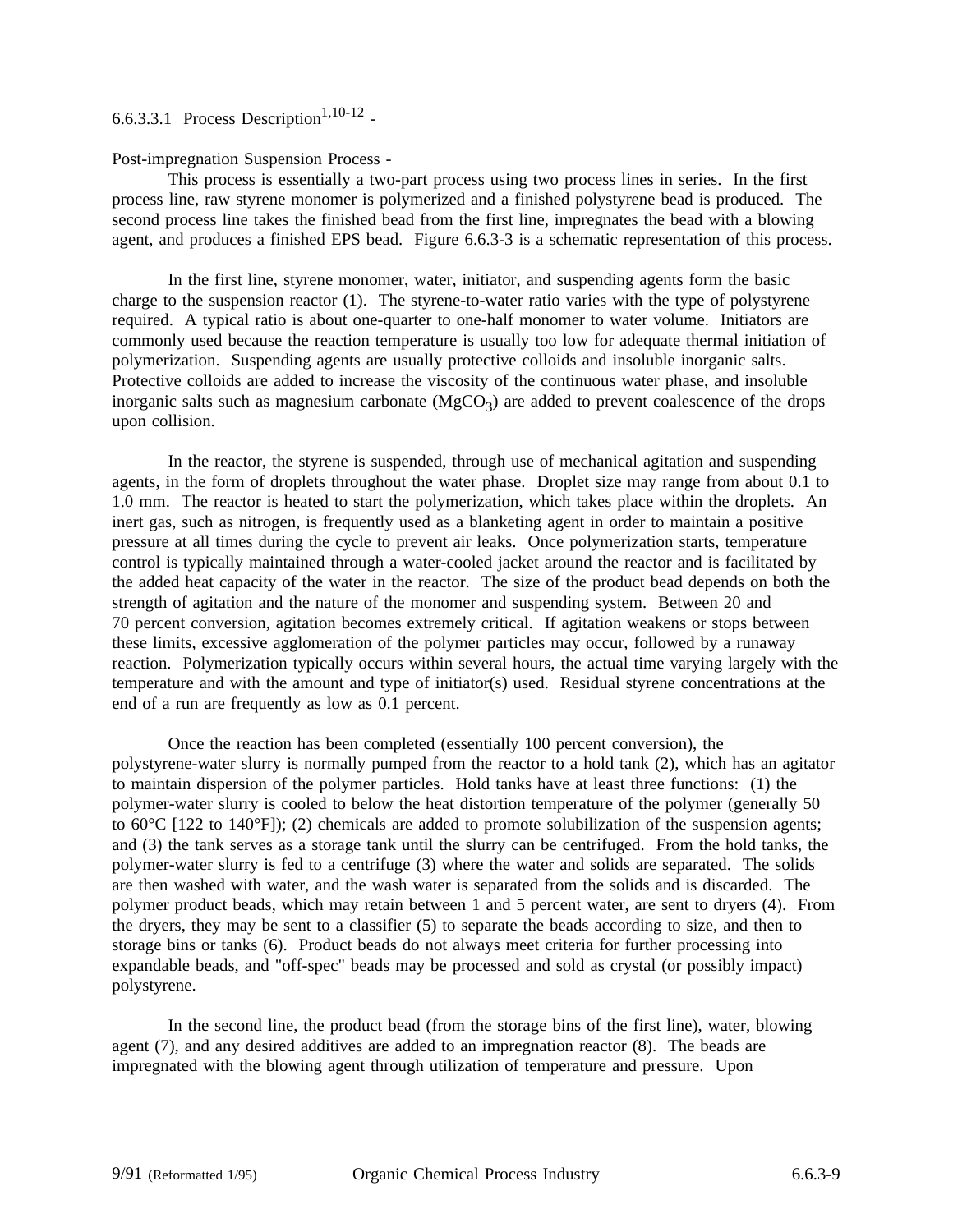

Figure 6.6.3-3. Simplified flow diagram of the expandable polystyrene post-impregnation suspension process.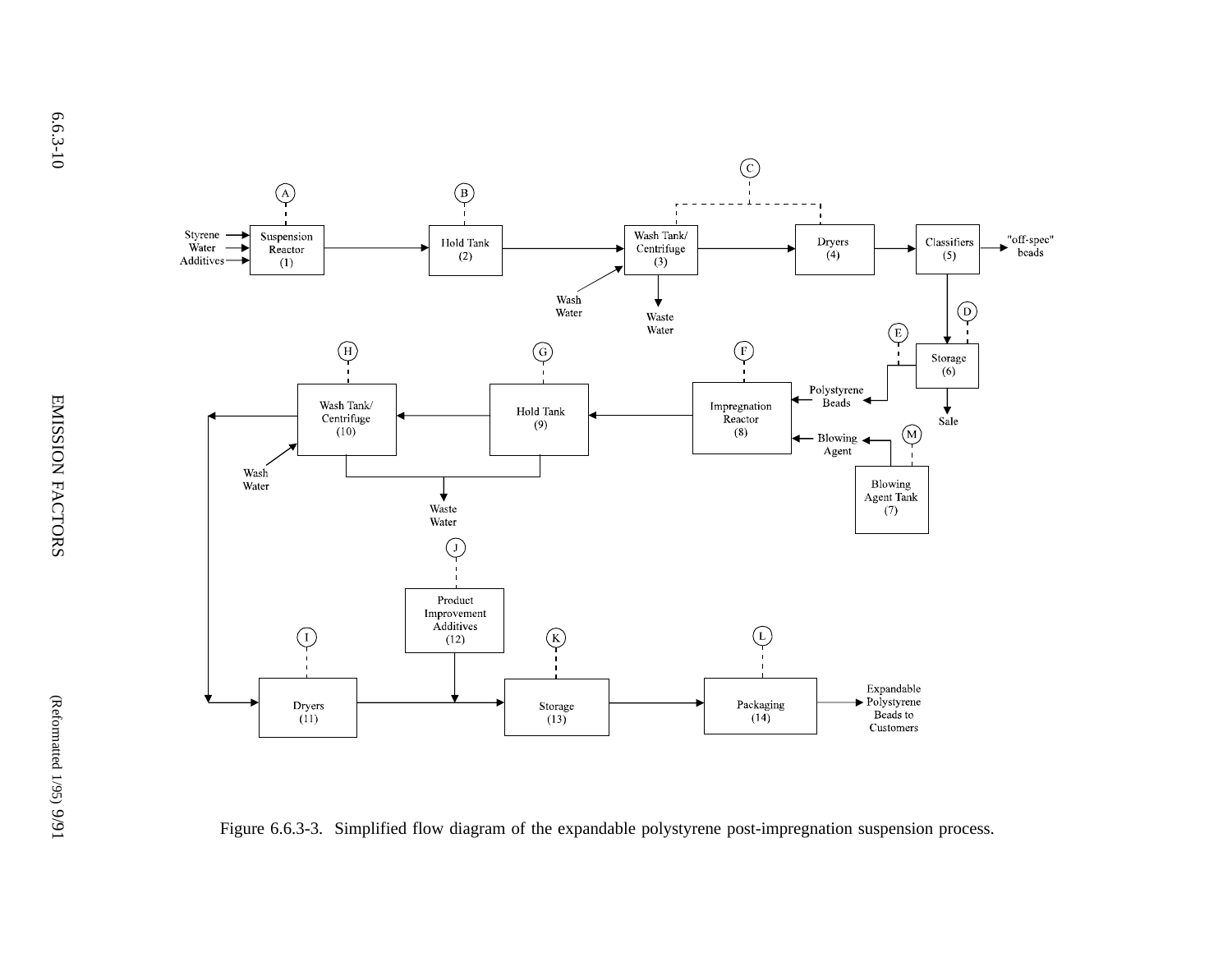completion of the impregnation process, the bead-water slurry is transferred to a hold tank (9) where acid may be added and part of the water is drained as waste water. From the hold tanks, the slurry is washed and dewatered in centrifuges (10) and then dried in low-temperature dryers (11). In some instances, additives (12) may be applied to the EPS bead to improve process characteristics. From the dryers, the EPS bead may undergo sizing, if not already done, before being transferred to storage silos (13) or directly to packaging (14) for shipment to the customer.

#### In-situ Suspension Process -

The in-situ suspension process is shown schematically in Figure 6.6.3-4. The major difference between this process and the post-impregnation suspension process is that polymerization and impregnation takes place at the same time in a single reactor. The reaction mixture from the mix tank (1), composed of styrene monomer, water, polymerization catalysts, and additives, are charged to a reactor (2) to which a blowing agent is added. The styrene monomer is polymerized at elevated temperatures and pressure in the presence of the blowing agent, so that 5 to 7 percent of the blowing agent is entrapped in the polymerized bead. After polymerization and impregnation have taken place, the EPS bead-water slurry follows essentially the same steps as in the post-impregnation suspension process. These steps are repeated in Figure 6.6.3-4.

## 6.6.3.3.2 Emissions And Controls<sup>10,12-16</sup> -

Emission rates have been determined from information on three plants using the post-impregnation suspension process. VOC emissions from this type of facility are generally uncontrolled. Two of these plants gave fairly extensive information and, of these, one reported an overall uncontrolled VOC emission rate of 9.8 g/kg of product. For the other, an overall uncontrolled VOC emission rate of 7.7 g/kg is indicated, by back-calculating two emission streams controlled by condensers.

The information on emission rates for individual streams varied greatly from plant to plant. For example, one plant reported a VOC emission rate for the suspension reactor of 0.027 g/kg of product, while another reported a rate of 1.9 g/kg of product. This inconsistency in emission rates may be because of differences in process reactors, operating temperatures, and/or reaction times, but sufficient data to determine this are not available. Therefore, individual stream emission rates for the post-impregnation process are not given here.

Particulate emissions (emissions of fines from dryers, storage, and pneumatic transfer of the polymer) usually are controlled by either cyclones alone or cyclones followed by baghouses. Overall, controlled particulate emissions are relatively small, approximately 0.18 g particulate/kg of product or less. Control efficiencies of 99 percent were indicated and, thus, uncontrolled particulate emissions might be around 18 g particulate/kg of product.

Table 6.6.3-3 summarizes uncontrolled VOC emissions factors for the in-situ process, based on a study of a single plant. An uncontrolled emission rate of about 5.4 gVOC/kg of product is estimated for this suspension EPS process. Most emission streams are uncontrolled at this plant. However, reactor emissions are vented to the boiler as primary fuel, and some of the dryer emissions are vented to the boiler as supplementary fuel, thereby resulting in some VOC control.

The blowing agent, which continually diffuses out of the bead both in manufacturing and during storage, constitutes almost all VOCs emitted from both processes. A small amount of styrene is emitted from the suspension reactors in the post-impregnation process and from the mix tanks and reactors in the in-situ process.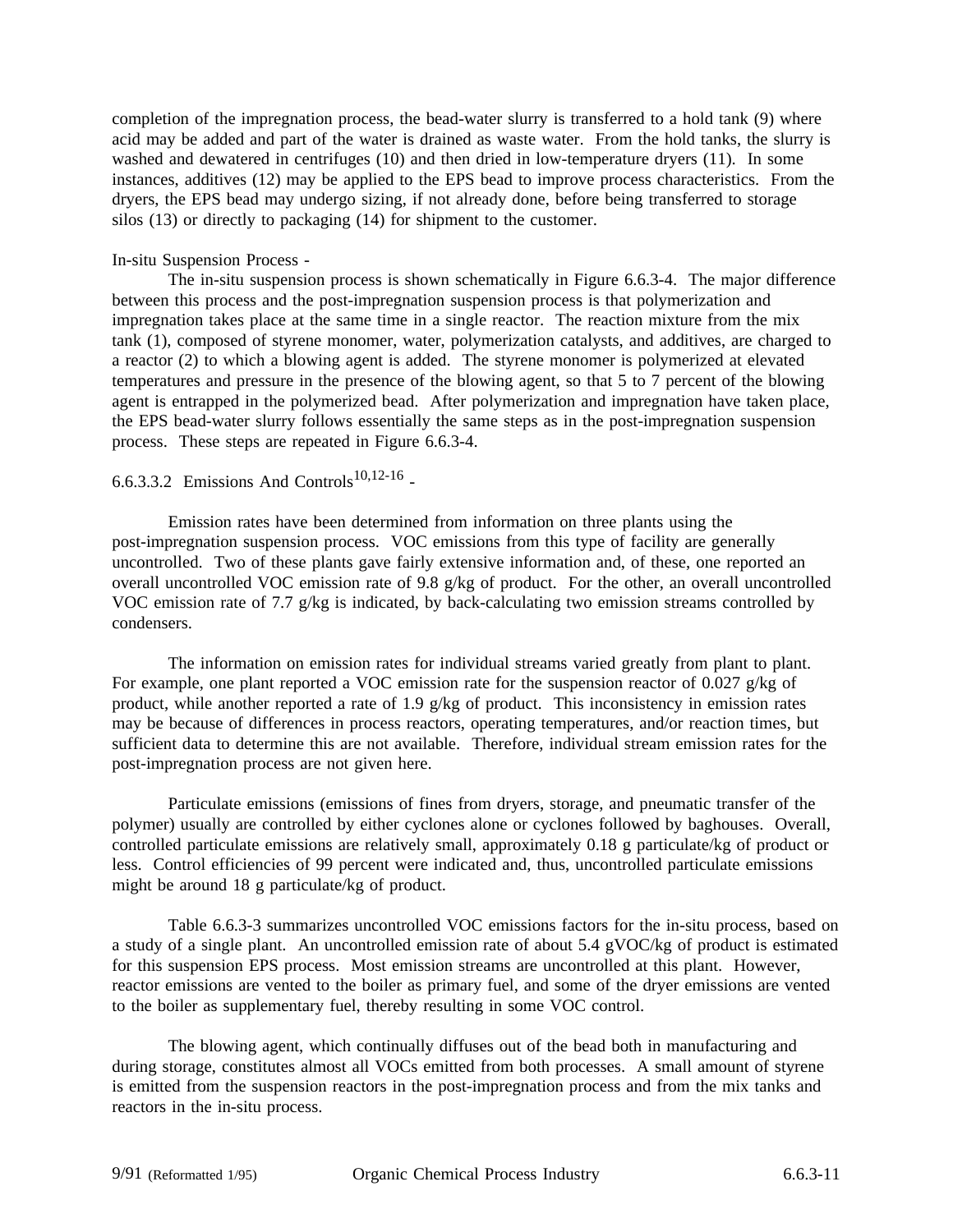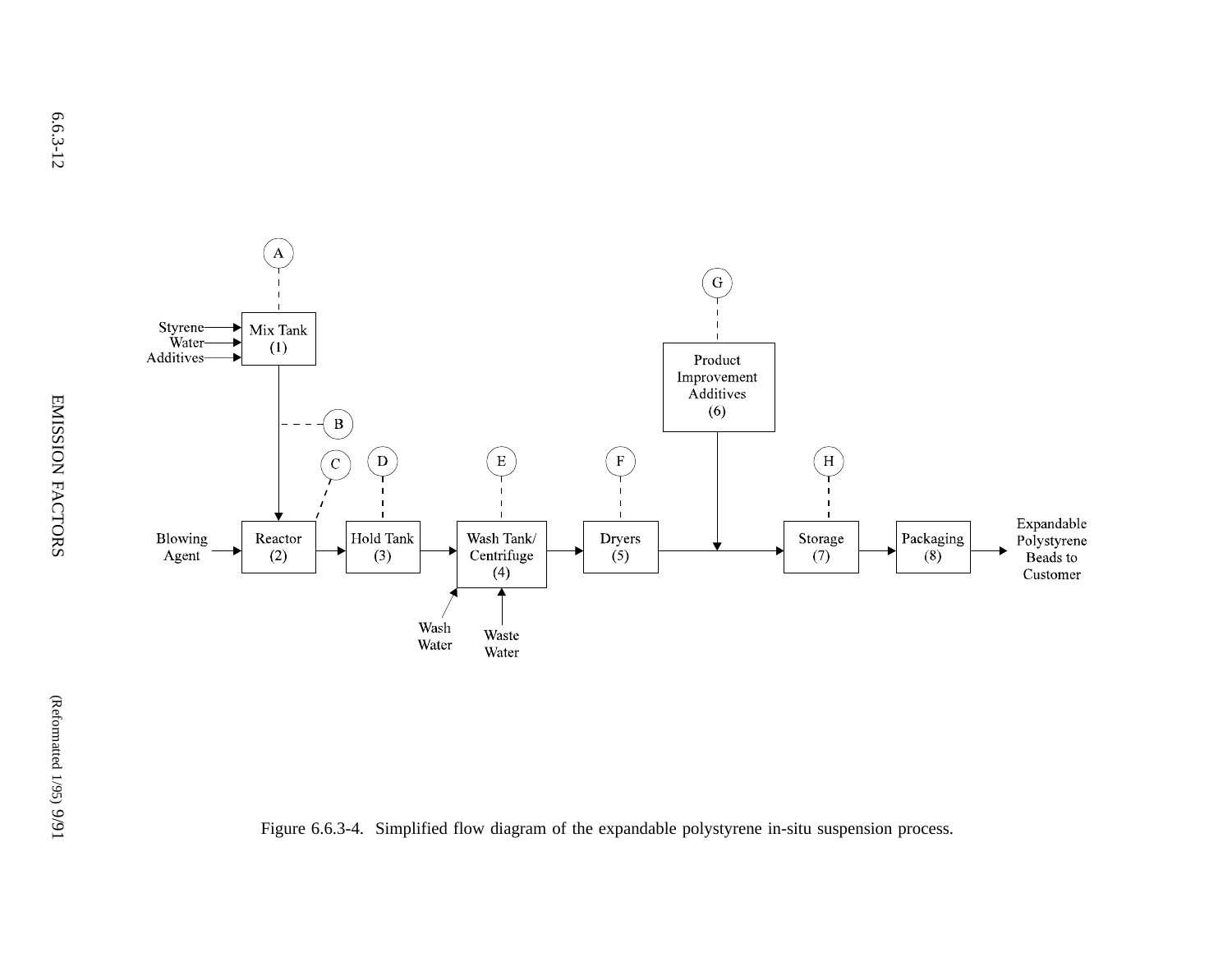### Table 6.6.3-3 (Metric Units). EMISSION FACTORS FOR IN-SITU PROCESS EXPANDABLE POLYSTYRENE<sup>a</sup>

#### EMISSION FACTOR RATING: C

| <b>Stream</b><br>Identification | <b>Emission Stream</b>             | Nonmethane VOC    | References |
|---------------------------------|------------------------------------|-------------------|------------|
| A                               | Mix tank vents                     | 0.13              | 16         |
| B                               | Regranulator hoppers               | negligible        | 16         |
| $\mathsf{C}$                    | Reactor vents                      | 1.09 <sup>b</sup> | 17         |
| D                               | Holding tank vents                 | 0.053             | 16         |
| E                               | Wash tank vents                    | 0.023             | 16         |
| $\mathbf F$                     | Dryer vents                        | $2.77^{b}$        | 16         |
| G                               | Product improvement vents          | 0.008             | 16         |
| H                               | Storage vents and conveying losses | 1.3               | 16         |
| <b>Total Plant</b>              |                                    | 5.37 <sup>c</sup> |            |

 $\frac{a}{b}$  Stream identification refers to Figure 6.6.3-4. Units are grams VOC per kilogram of product.<br>  $\frac{b}{c}$  Reference 16. All reactor vents and some dryer vents are controlled in a boiler. Rates are before

control.<br><sup>c</sup> At plant where all reactor vents and some dryer vents are controlled in a boiler (and assuming 99% reduction), an overall emission rate of 3.75 is estimated.

Because of the diffusing of the blowing agent, the EPS bead is unstable for long periods of time. Figure 6.6.3-5 shows the loss of blowing agent over time when beads are stored under standard conditions. This diffusion means that the stock of beads must be rotated. An up-to-date analysis of the blowing agent content of the bead (measured as percent volatiles at 100°C [212°F]) also needs to be maintained, because the blowing agent content determines processing characteristics, ultimate density, and economics. Expandable beads should be stored below 32°C (90°F) and in full containers (to reduce gas volume space).

Since pentane, a typical blowing agent, forms explosive mixtures, precautions must be taken whenever it is used. For example, after storage containers are opened, a time lag of 10 minutes is suggested to allow fumes or pentane vapors to dissipate out of the containers. Care must be taken to prevent static electricity and sparks from igniting the blowing agent vapors.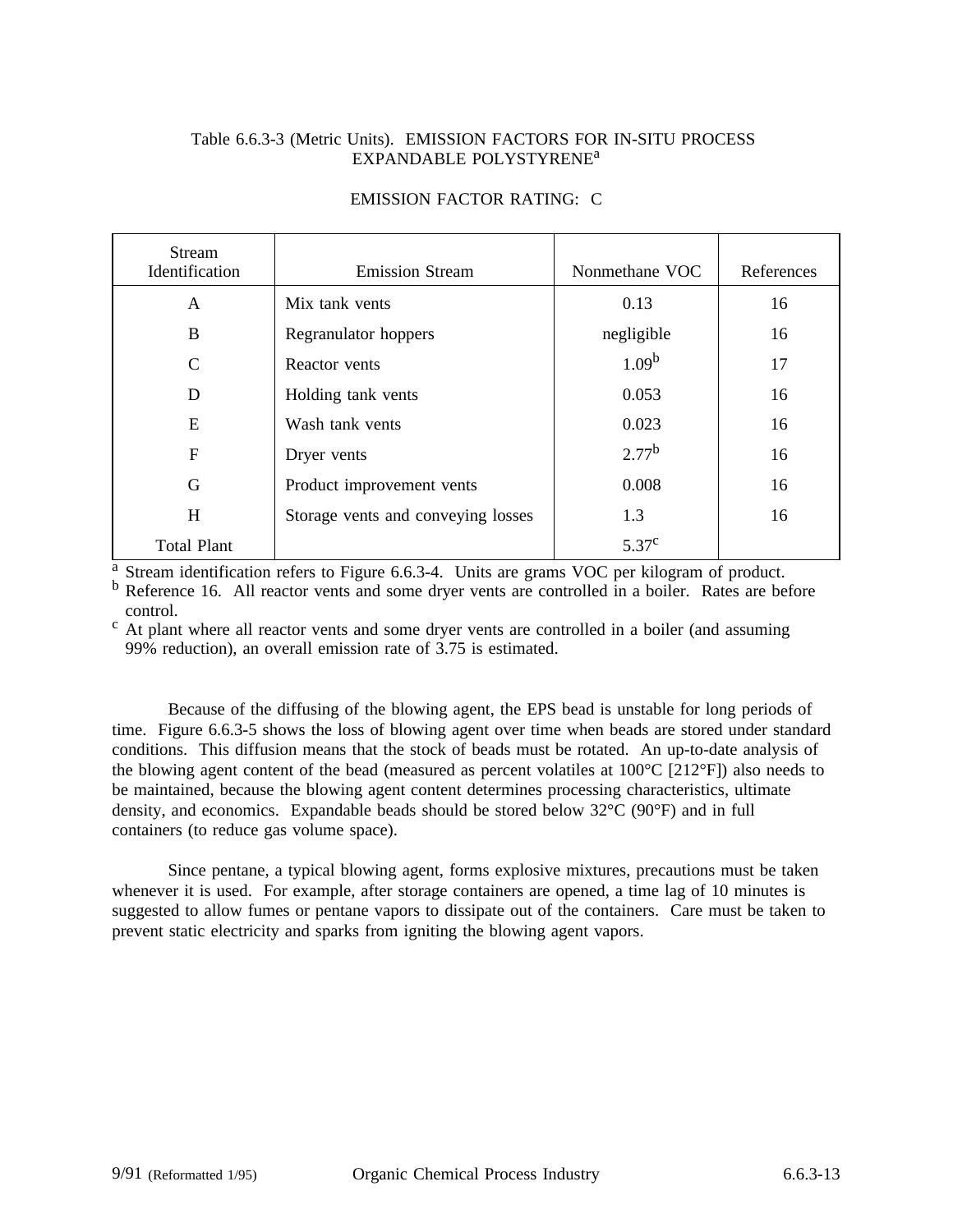

Figure 6.6.3-5. EPS beads stored in fiber drum at  $21 - 24$ °C (70 - 75°F).

References For Section 6.6.3

- 1. L. F. Albright, *Processes For Major Addition-type Plastics And Their Monomers*, McGraw-Hill, New York, 1974.
- 2. *Modern Plastics Encyclopedia, 1981-1982*, McGraw Hill, New York, 1982.
- 3. Written communication from E. L. Bechstein, Pullman Kellogg, Houston, TX, to M. R. Clowers, U. S. Environmental Protection Agency, Research Triangle Park, NC, November 6, 1978.
- 4. Written communication from J. S. Matey, Chemical Manufacturers Association, Washington, DC, to E. J. Vincent, U. S. Environmental Protection Agency, Research Triangle Park, NC, October 19, 1981.
- 5. Written communication from P. R. Chaney, Mobil Chemical Company, Princeton, NJ, to J. R. Farmer, U. S. Environmental Protection Agency, Research Triangle Park, NC, October 13, 1988.
- 6. *Report Of Plant Visit To Monsanto Plastics And Resins Company, Port Plastics, OH*, Pacific Environmental Services, Inc., Durham, NC, September 15, 1982.
- 7. Written communication from R. Symuleski, Standard Oil Company (Indiana), Chicago, IL, to A. Limpiti, Energy And Environmental Analysis, Inc., Durham, NC, July 2, 1981.
- 8. Written communication from J. R. Strausser, Gulf Oil Chemicals Company, Houston, TX, to J. R. Farmer, U. S. Environmental Protection Agency, Research Triangle Park, NC, November 11, 1982.
- 9. Written communication from J. S. Matey, Chemical Manufacturers Association, Washington, DC, to C. R. Newman, Energy and Environmental Analysis, Inc., Durham, NC, May 5, 1981.